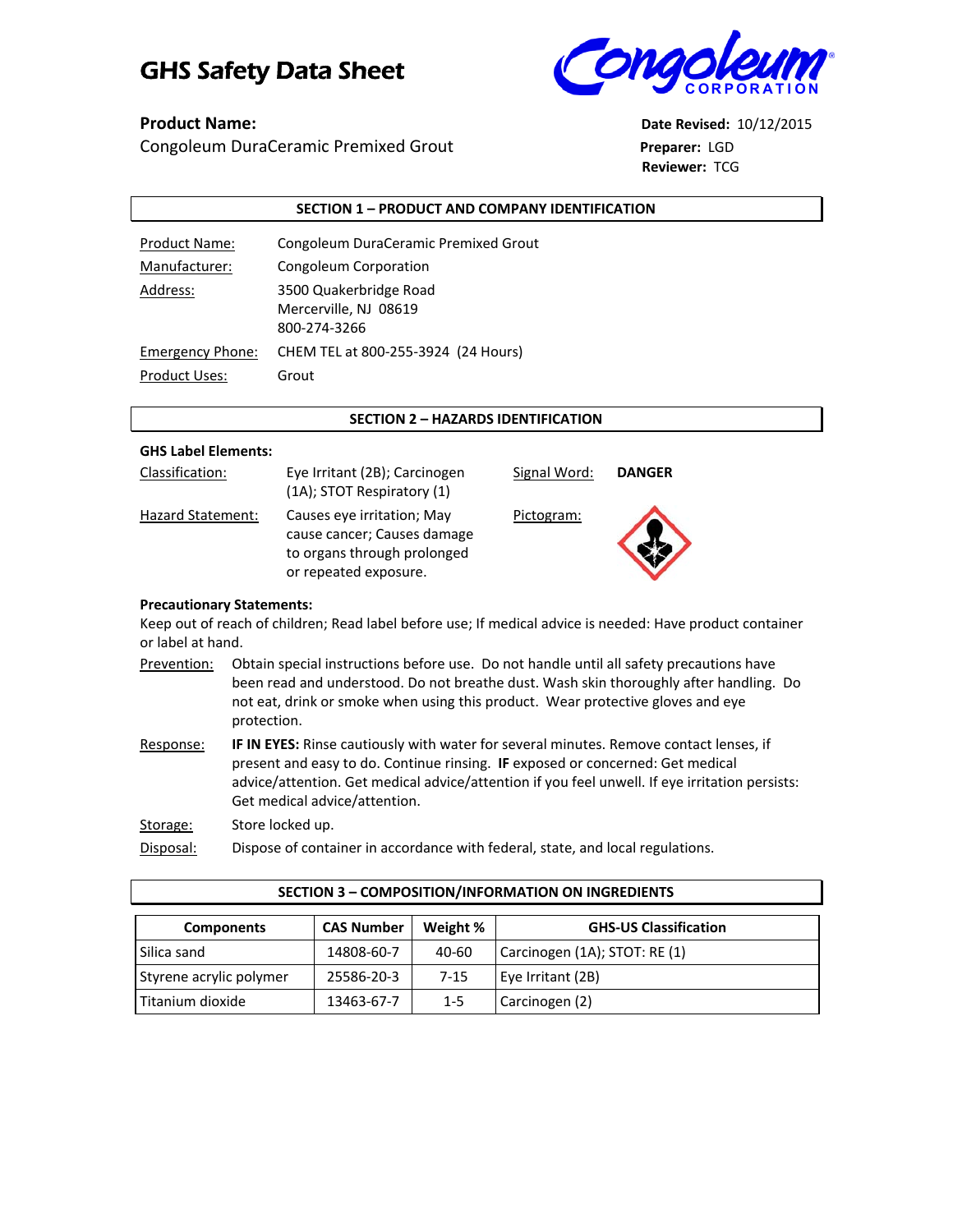### GHS Safety Data Sheet



### **SECTION 4 – FIRST AID MEASURES**

| Eyes:       | Wash immediately with water.                                                                                                                                                                                                                                                                                                                            |
|-------------|---------------------------------------------------------------------------------------------------------------------------------------------------------------------------------------------------------------------------------------------------------------------------------------------------------------------------------------------------------|
| Skin:       | Immediately take off all contaminated clothing. Areas of the body that have - or only even<br>suspected of having – come into contact with the product must be rinsed immediately with<br>plenty of running water and possible with soap. Wash thoroughly the body (shower of<br>bath). Remove contaminated clothing immediately and dispose of safely. |
| Ingestion:  | Do not induce vomiting, get medical attention. Bring the SDS and hazard label with you.                                                                                                                                                                                                                                                                 |
| Inhalation: | Remove casualty to fresh air and keep warm and at rest.                                                                                                                                                                                                                                                                                                 |
|             | Most important symptoms/effects, acute and delayed as described below:                                                                                                                                                                                                                                                                                  |

| Eyes:      | Eye Irritation |
|------------|----------------|
| Skin:      | ΝA             |
| Ingestion: | ΝA             |

### **SECTION 5 – FIRE FIGHTING MEASURES**

| Suitable Extinguishing Media:                                     | Use water or carbon dioxide.                                                                                                                                                                                                  |
|-------------------------------------------------------------------|-------------------------------------------------------------------------------------------------------------------------------------------------------------------------------------------------------------------------------|
| Unsuitable Extinguishing Media:                                   | None in particular.                                                                                                                                                                                                           |
| Unusual Fire and Explosion Hazards:                               | Do not inhale explosion and combustion gases. Burning produces<br>heavy smoke.                                                                                                                                                |
| Special protective equipment and<br>precautions for fire-fighters | Use suitable breathing apparatus. Collect contaminated fire<br>extinguishing water separately. Water must not be discharged into<br>drains. Move undamaged containers from immediate hazard area<br>if it can be done safely. |

### **SECTION 6 – ACCIDENTAL RELEASE MEASURES**

| Personal Precautions:             | Wear personal protection equipment. Remove persons to safety. See<br>protective measures under section 7 and 8. |
|-----------------------------------|-----------------------------------------------------------------------------------------------------------------|
| <b>Environmental Precautions:</b> | NA                                                                                                              |
|                                   |                                                                                                                 |
| Methods for Clean Up:             | Suitable material for taking up: absorbing material, organic, sand. Wash<br>with plenty of water.               |

### **SECTION 7 – HANDLING AND STORAGE**

### **Precautions for safe handling:**

- Avoid contact with skin and eyes, inhalation of vapors and mists.
- Exercise the greatest care when handling or opening the container.
- Don't use empty containers before they have been cleaned.
- Before making transfer operations, assure that there aren't any incompatible material residuals in the container.
- Contaminated clothing should be changed before entering eating areas.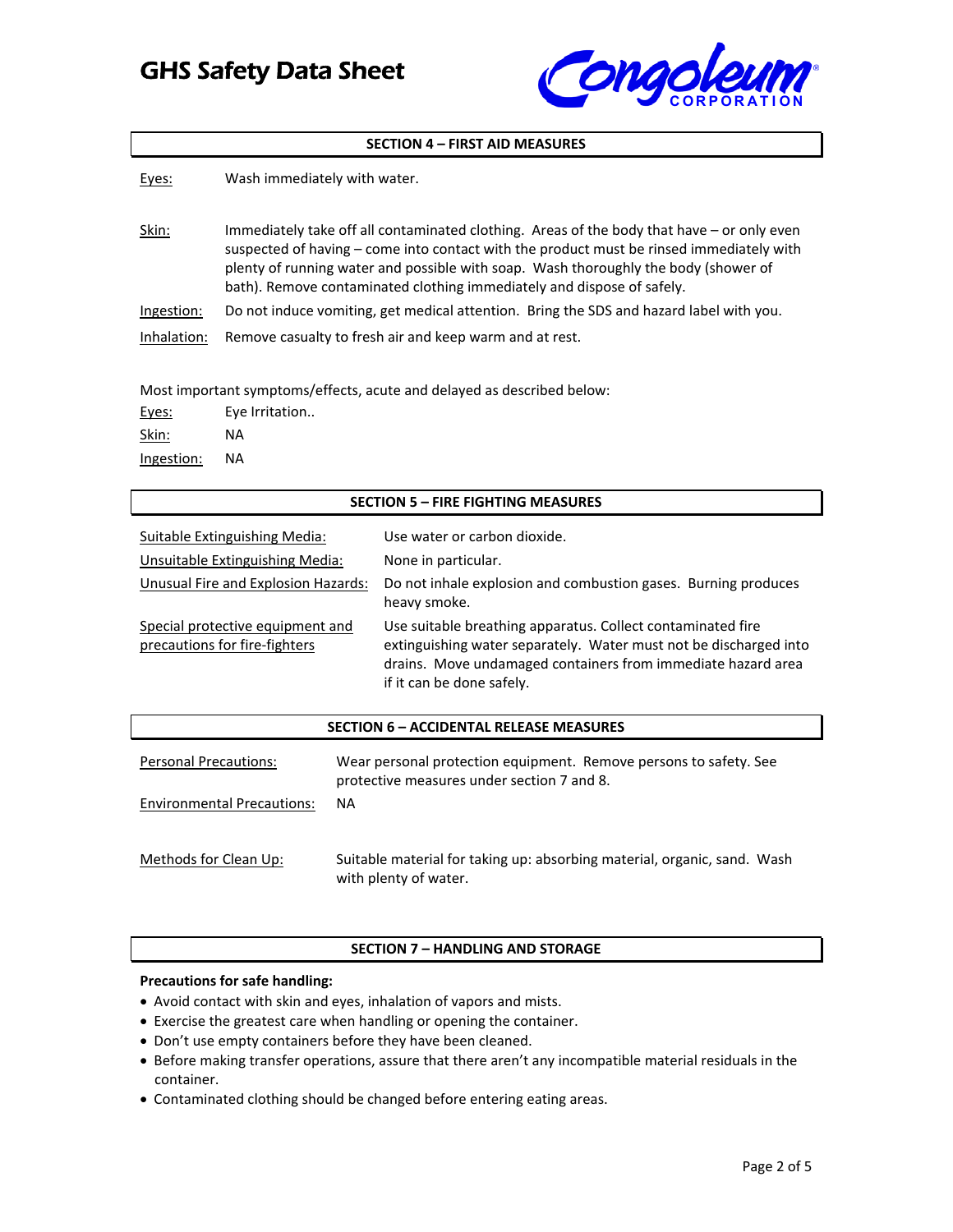## GHS Safety Data Sheet



- Do not eat or drink while working.
- See section 8 for recommended protective equipment.

**Conditions for safe storage, including any incompatibilities:**

- Storage temperature: NA
- Incompatible materials: None in particular
- Storage premises: Adequately ventilated

### **SECTION 8 – EXPOSURE CONTROLS/PERSONAL PROTECTION**

### **Controlled Parameters:**

|                   | <b>ACGIH (TLV-TWA) Long Term</b> |                                                                                     |
|-------------------|----------------------------------|-------------------------------------------------------------------------------------|
| <b>Components</b> | mg/m3                            | <b>Note</b>                                                                         |
| Silica sand       | 0.025                            | A2 – Suspected Human Carcinogen; lung cancer; pulmonary<br>fibrosis                 |
| Titanium dioxide  | 10                               | A4 – Not Classifiable as a Human Carcinogen; lower respiratory<br>tract irritation. |

### **Exposure Controls:**

| Eye Protection:            | Use close fitting safety goggle. Don't use eye<br>lens.                                                            |
|----------------------------|--------------------------------------------------------------------------------------------------------------------|
| Skin Protection:           | Use clothing that provides comprehensive<br>protection to skin, e.g. cotton, rubber, PVC or<br>viton               |
|                            | Hand Protection: Use protective gloves that provide<br>comprehensive protection, e.g. PVC, neoprene,<br>or rubber. |
| Respiratory<br>Protection: | Use adequate protective respiratory<br>equipment.                                                                  |



### **SECTION 9 – PHYSICAL AND CHEMICAL PROPERTIES**

| Appearance:                                          | Paste white          |
|------------------------------------------------------|----------------------|
| Odor:                                                | Acrylate             |
| <b>Odor Threshold:</b>                               | NA.                  |
| <b>Physical State:</b>                               | Liquid               |
| pH:                                                  | <b>NA</b>            |
| Melting Point/ Freezing Point:                       | <b>NA</b>            |
| <b>Boiling Range:</b>                                | <b>NA</b>            |
| Flash Point:                                         | >100°C (212°F)       |
| <b>Evaporation Rate:</b>                             | <b>NA</b>            |
| Flammability (solid; gas):                           | <b>NA</b>            |
| Upper/Lower Explosive Limits (% by volume of vapor): | <b>NA</b>            |
| Vapor Pressure:                                      | <b>NA</b>            |
| Vapor Density:                                       | <b>NA</b>            |
| Specific Gravity or Relative Density:                | <b>NA</b>            |
| Solubility(ies):                                     | Dispersible in water |
| Partition Coefficient (n-octanol/water):             | <b>NA</b>            |
| Viscosity:                                           | <b>NA</b>            |
| Auto-ignition temperature                            | <b>NA</b>            |
| Decomposition temperature                            | <b>NA</b>            |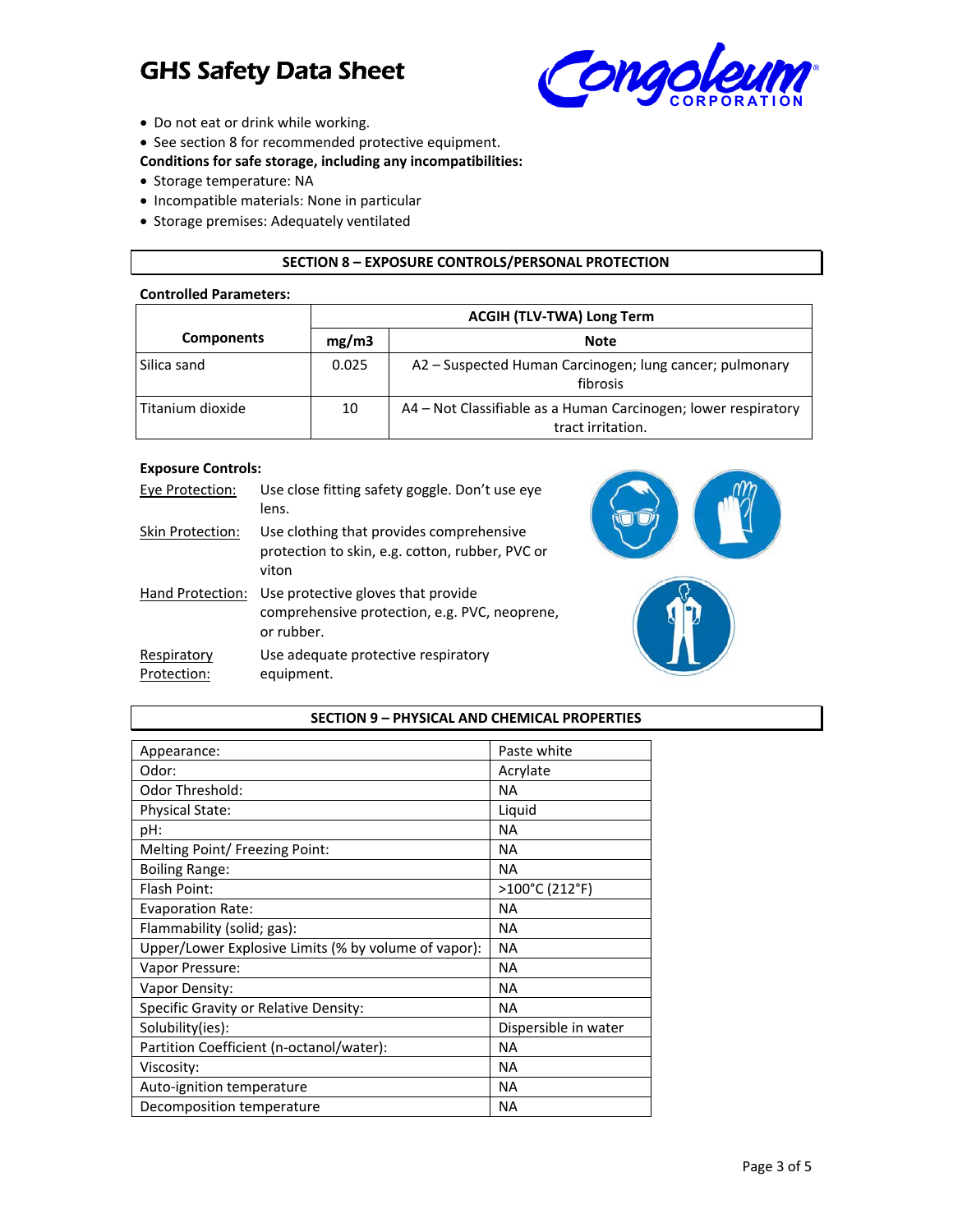

### **SECTION 10 – STABILITY AND REACTIVITY**

| Chemical Stability:               | Stable under normal conditions. |
|-----------------------------------|---------------------------------|
| Conditions to Avoid:              | No data available               |
| Incompatible Materials:           | None in particular.             |
| Hazardous Decomposition Products: | None                            |

### **SECTION 11 – TOXICOLOGICAL INFORMATION**

There is no toxicological data available on the mixture. Consider individual concentration of each component to assess toxicological effects resulting from exposure to the mixture.

No data available.

Potential Routes of Exposure: Skin and inhalation exposure are the most likely routes of exposure to this product. Do not swallow this product.

Delayed and chronic effects from short and long term exposure:

Carcinogens or suspected carcinogenic ingredients:

Silica sand listed as OSHA, NIOSH, NTP carcinogen. Titanium dioxide listed as OSHA and NIOSH carcinogen.

#### **Animal Toxicity Data:**

| Component          | Oral LD50, mg/kg   |
|--------------------|--------------------|
| l Silica sand      | rat, 500           |
| l Titanium dioxide | Rat > 10,000 mg/kg |

### **SECTION 12 – ECOLOGICAL INFORMATION**

### **Eco‐Toxicological Information**

Adopt good working practices so that the product is not released into the environment.

### **Component Eco‐Toxicological Information**

Silica sand **LC50** Aquatic acute toxicity; carp >10,000.00000 mg/L 72h

### **SECTION 13 – DISPOSAL CONSIDERATIONS**

Product should be prevented from entering storm sewers and drains or contact with soil. Waste must be handled in accordance with all federal, state, provincial, and local regulations. Consult authorities before disposal.

### **SECTION 14 – TRANSPORT INFORMATION**

No DOT shipping designations exist. No special precautions are necessary. Follow all federal, state, provincial, and local regulations.